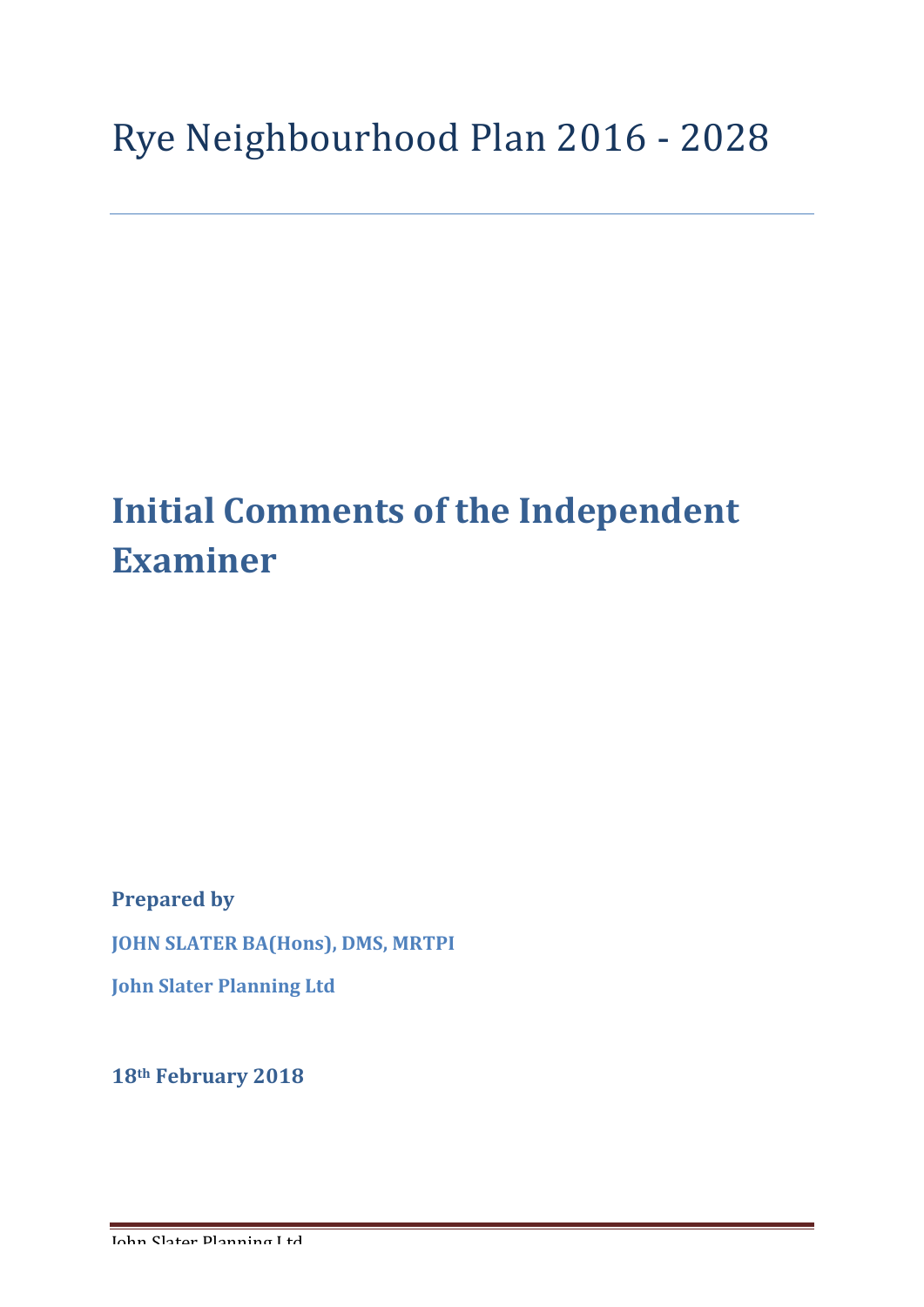# **Introduction**

- 1. As you will be aware I have been appointed to carry out the examination of the Rye Neighbourhood Plan. I have carried out my initial review of the Plan and the accompanying documents that I have been sent. I carried out my site visit to the town on Thursday 14<sup>th</sup> February 2019.
- 2. My initial view is that I should be able to deal with the examination of this Plan by the consideration of the written material but I reserve the right to call for a public hearing, if I consider that it will assist my examination. Based on my preliminary consideration of the plan, there are a number of matters that I would wish to receive further representations or comments, from either or both the Town Council and Rother District Council.

## **Reg 16 Comments**

3. The Town Council will not have had an opportunity to comment on any of the representations received as part of the Regulation 16 Consultation. If the Town Council would wish to put forward suggestions, for amendments to the plan document, having considered the comments, then this is an opportunity to ask me to recommend them. I would be happy to consider any revisions etc., albeit that my remit is restricted to matters of the basic conditions.

## **Housing Numbers**

4. I note that the housing requirement that the neighbourhood plan is expected to deliver is in the range 107 – 152 dwellings. If all the allocation sites come forward to the extent allowed by the policies, then the maximum yield is 160. Policy H1 refers to five sites, H4 – H8 delivering a specific number of units yet for site H3 it refers to "*up to* 20 dwellings". However, the policies for the individual sites refer to the yield as being "up to x dwellings". If a lower number of, say larger units, were to be proposed, such a scheme would accord with the policy, yet it could mean that the neighbourhood plan as a whole, would not be delivering the numbers of new homes expected by the Core Strategy. I would be interested in the views of the Town Council and the District Council on whether the figures in the policies should be expressed as "approximately x dwellings" or "at least x dwellings"?

## **Ecological Impact Assessments**

5. All the allocation policies refer to the fact that development applications may need to be informed by an Ecological Impact Assessment. However, the Rother Local Validation Checklist only requires these statements for development proposed on land designated as a SINC, SSSI, SPA, SAC, LNR, SPA, Ramsar site or a Biodiversity Action Plan Habitat or outside the urban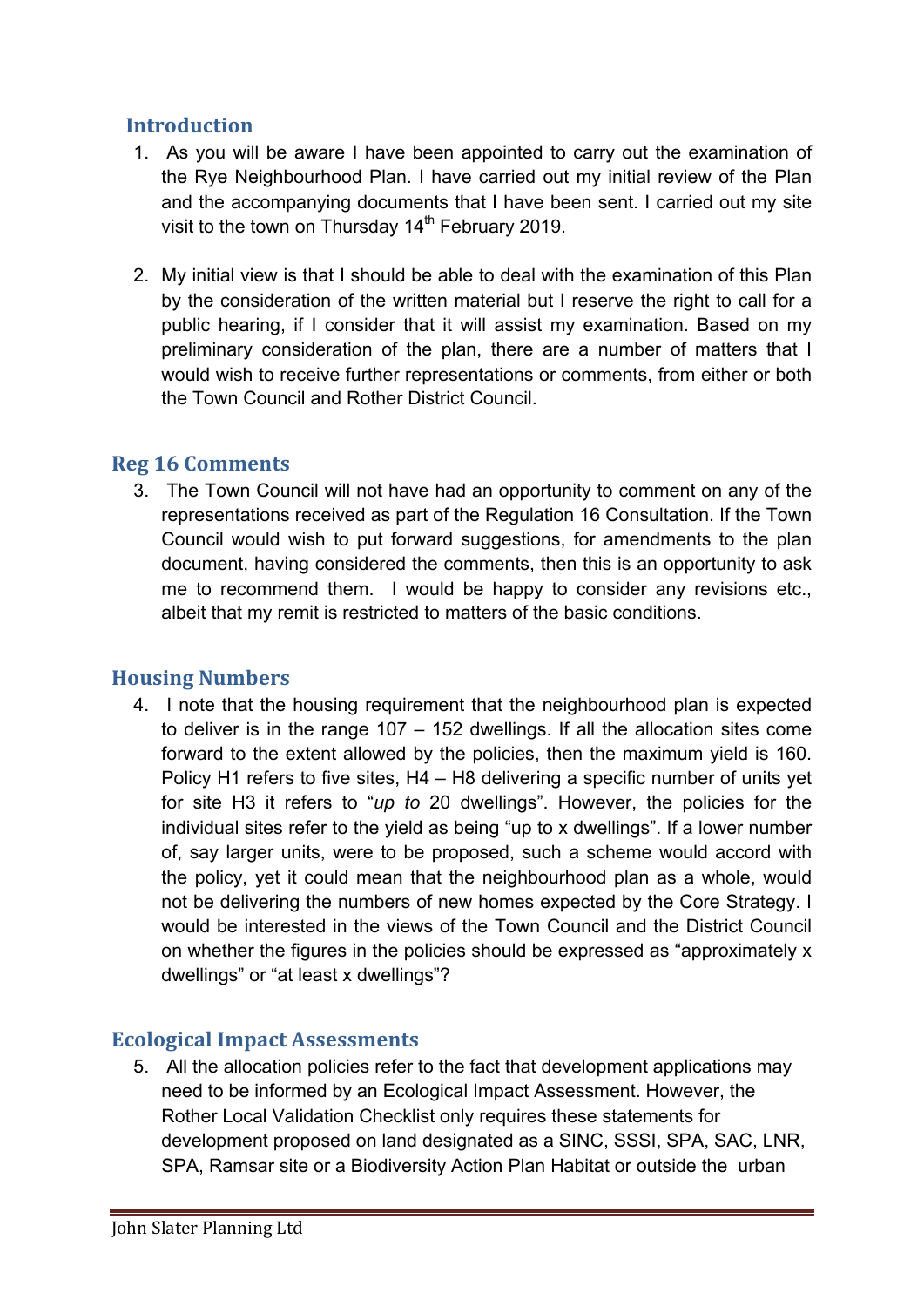area. Is there a particular requirement based on the Rye sites that would require a different threshold than the rest of Rother district?

## **Winchelsea Road (East Side)**

6. I was surprised to see that for a linear waterfront site of this size, the Rye neighbourhood plan is proposing only 10 dwellings. It seems there is scope for a higher density scheme on this waterfront. Is there a particular reason why the site is only expected to deliver 10 units, how was that figure arrived at, and is the site likely to be viable with this level of development? I understand that the site is in different ownerships. Is there an expectation that the District Council will use CPO powers to ensure the site is developed on a comprehensive basis? Who is expected to be the body that will prepare the masterplan? Rather than requiring the development to be comprehensively undertaken, would it not be a more deliverable option to require the development to be carried out in a manner that does not prejudice the development of the remainder of the allocation site? Is the District Council able to provide me with information as to ownerships and whether there is a possibility of a design guidance/ development brief being prepared, that could be used to provide the guidance sought by the Town Council?

## **The Exception Test**

- 7. I have read carefully the Sequential and Exception Flood Risk Test Report. I note that the authors point to a number of developments which have passed the exception test. I would be pleased to hear from the District Council the types of measures that have satisfied it, that these sites are safe for the lifetime of the development including access routes. Are there specific arrangements proposed that can reassure me that proper measures can be put in place in times of extreme flood or flood defences failing?
- 8. Please note that the Technical Note referred to as the footnote 34 in the last paragraph of Policy F1 has now been withdrawn and the advice is now within the Planning Practice Guidance.

## **Former Freda Gardham School**

- 9. Could the Town Council clarify what it is expected in terms of the access to the residential site. I note that it is requiring a separate access from the petrol station, which is shown in blue in Figure 19. Is it expected that the access to the housing development is via the single width access between the pair of semi-detached houses to the west which is cross hatched on the plan and if that is the intention, would the District Council comment as to whether that would be acceptable to the Highway Authority.
- 10.I see that the policy requires a retail impact assessment for a development which can be no more than 500sq m, but the District Council's Local Validation Checklist only requires the submission of a Retail Impact Assessment on